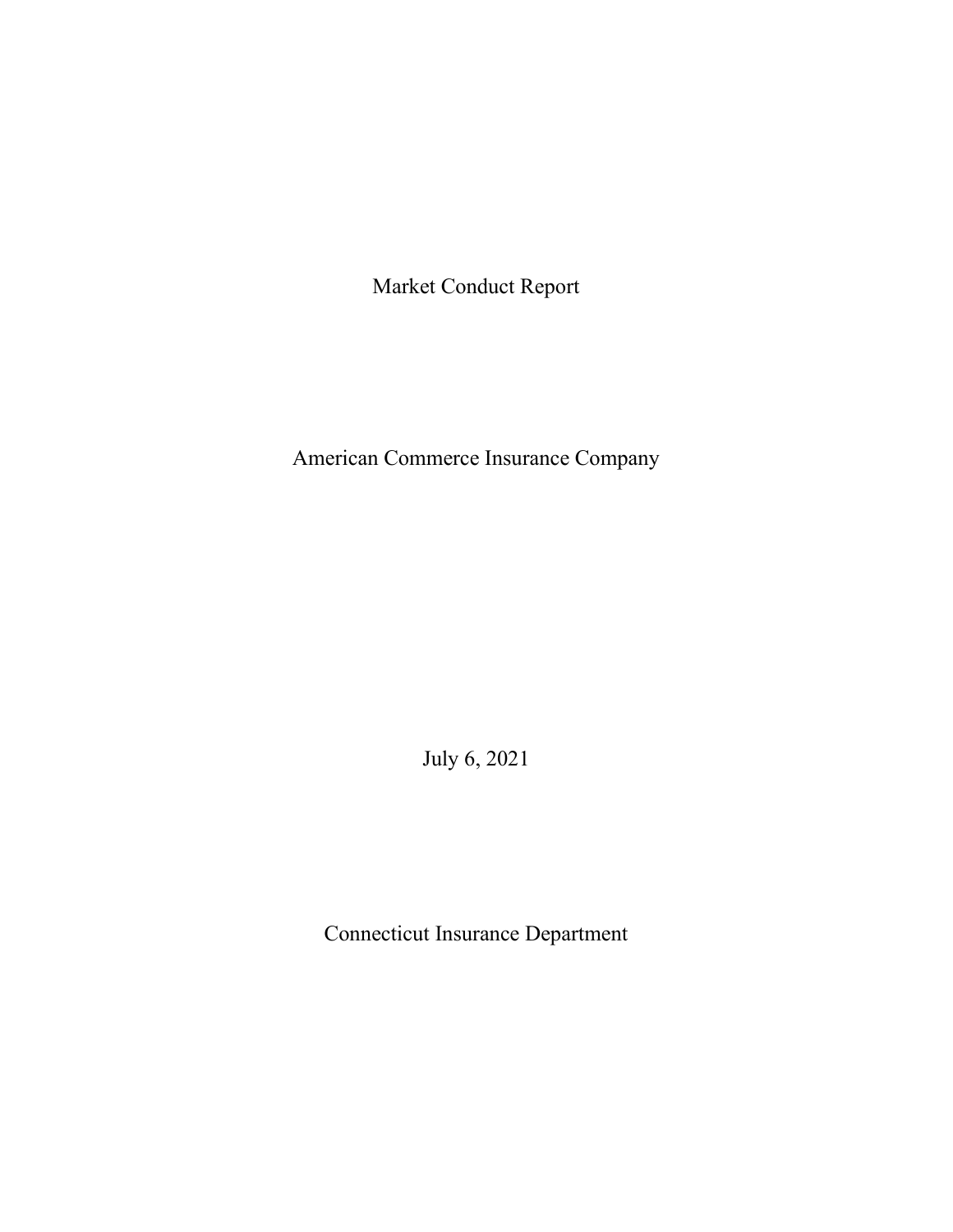# **TABLE OF CONTENTS**

# Page

| I.  |  |
|-----|--|
|     |  |
|     |  |
|     |  |
|     |  |
|     |  |
|     |  |
| II. |  |
|     |  |
|     |  |
|     |  |
|     |  |
|     |  |
|     |  |
|     |  |

| Ш |  |  |
|---|--|--|
|   |  |  |

| IV |  |  |  |
|----|--|--|--|
|----|--|--|--|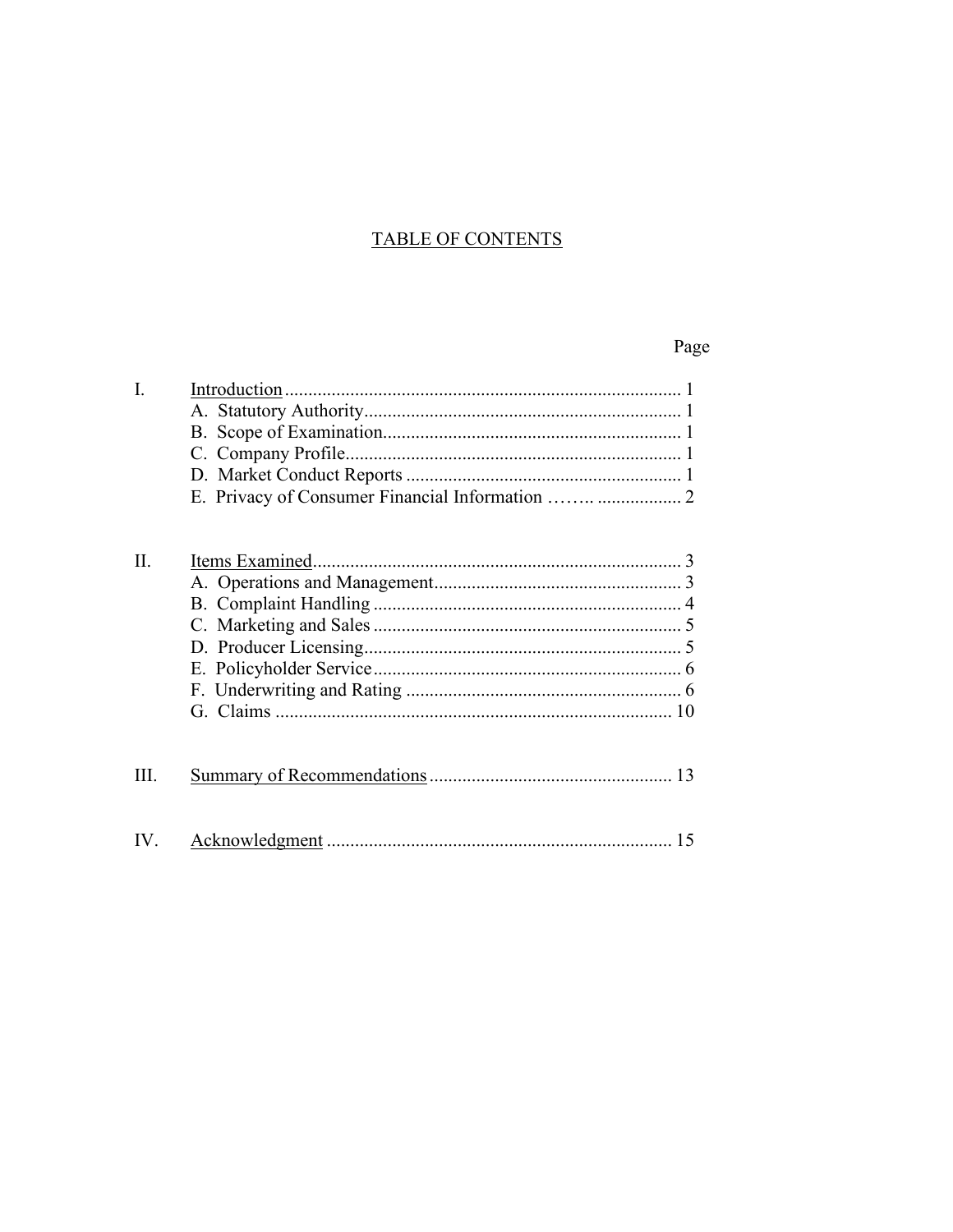# I. INTRODUCTION

# A. Statutory Authority

 By authority granted under Section 38a-15 of the Connecticut General Statutes, the examination was conducted by Market Conduct examiners of the State of Connecticut Insurance Department at the Department's office located in Hartford, Connecticut.

# B. Scope of Examination

From February 5, 2021 to on or about May 28, 2021, the Market Conduct Division of the Connecticut Insurance Department examined the market conduct practices of American Commerce Insurance Company using a sample period of January 1, 2019 through December 31, 2019. The examination was limited to Connecticut business.

# C. Company Profile

|                                     | Commenced          | State of |
|-------------------------------------|--------------------|----------|
| Company                             | <b>Business</b>    | Domicile |
|                                     |                    |          |
| American Commerce Insurance Company | September 18, 1946 | Ohio     |

Direct premiums written as of December 31, 2019 are as follows:

|                                     | Connecticut | <u>Total</u> |
|-------------------------------------|-------------|--------------|
| American Commerce Insurance Company | 94,156,958  | 173,251,199  |

# D. Market Conduct Reports

The examiners generated a listing of market conduct examination reports using National Association of Insurance Commissioners' I-Site. This information was used to request market conduct examination reports from the company.

The examiners obtained copies of all relevant market conduct examination reports which had been issued to the company during the three (3) years preceding the examination. The reports were reviewed to identify any recommendations that had been made by the respective Insurance Departments and to determine whether the company had taken appropriate corrective action in response to those recommendations.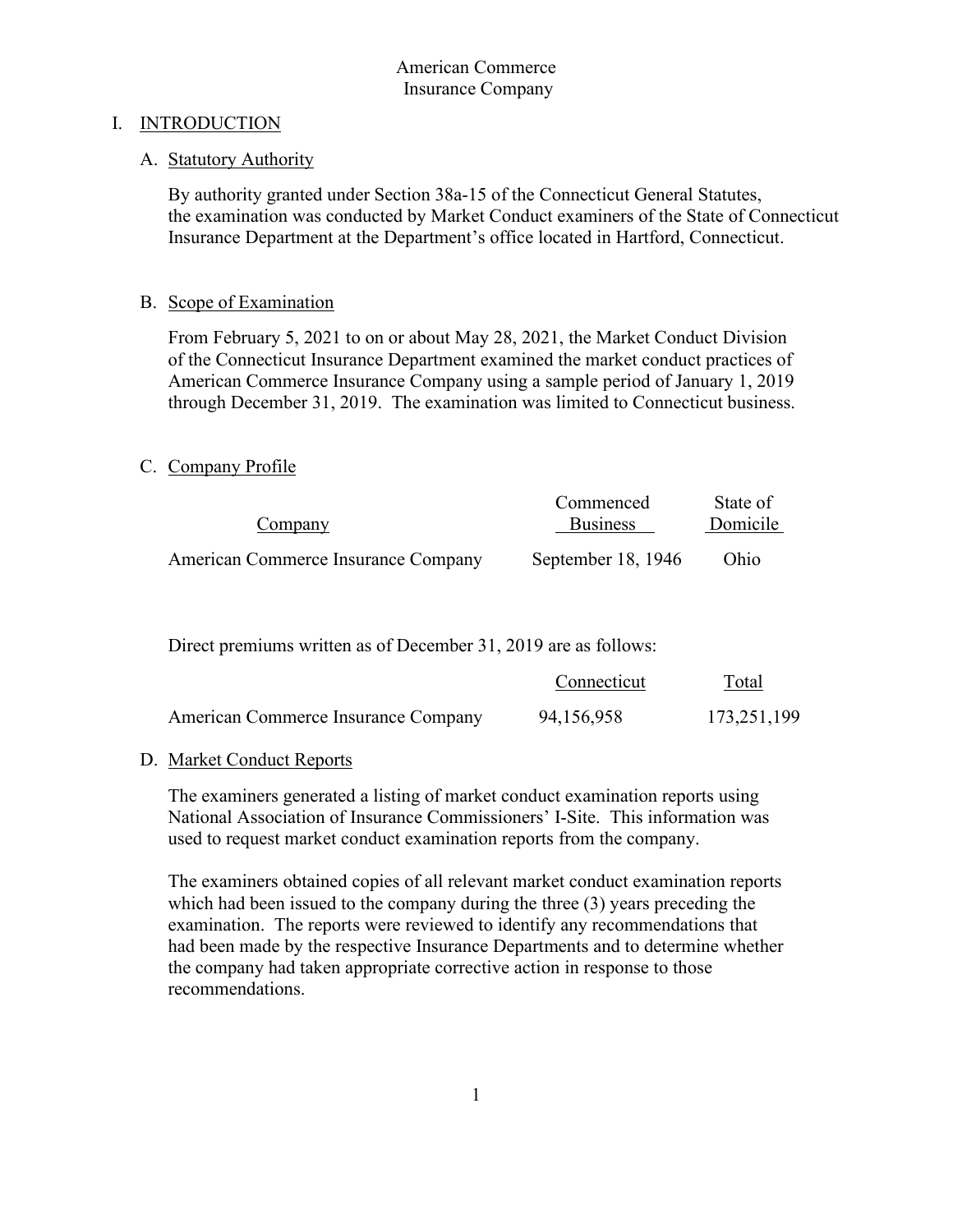### E. Privacy of Consumer Financial Information

### **Standard 1: The company has adequate procedures in place for the protection of consumer financial information.**

The company appears to be in compliance.

### **Standard 2: The company provides each consumer with an initial privacy notice in accordance with statutes, rules and regulations.**

The company appears to be in compliance.

### **Standard 3: The company provides each consumer with an annual privacy notice in accordance with statutes, rules and regulations but at a minimum annually.**

The company appears to be in compliance.

### **Standard 4: The company provides each consumer with an opt out notice in accordance with statutes, rules and regulations.**

The company appears to be in compliance.

### **Standard 5: The company provides each consumer with a revised privacy notice in accordance with statutes, rules and regulations.**

The company appears to be in compliance.

### **Standard 6: All notices are provided in the required timeframe so as to minimize any improper intrusion into the privacy of consumers.**

The company appears to be in compliance.

### **Standard 7: The company complies with all requirements for the disclosure of nonpublic personal financial information to nonaffiliated third parties so as to minimize any improper intrusion into the privacy of consumers.**

The company appears to be in compliance.

**Standard 8: The company complies with all requirements for the disclosure and redisclosure of nonpublic personal financial information so as to minimize any improper intrusion into the privacy of consumers.**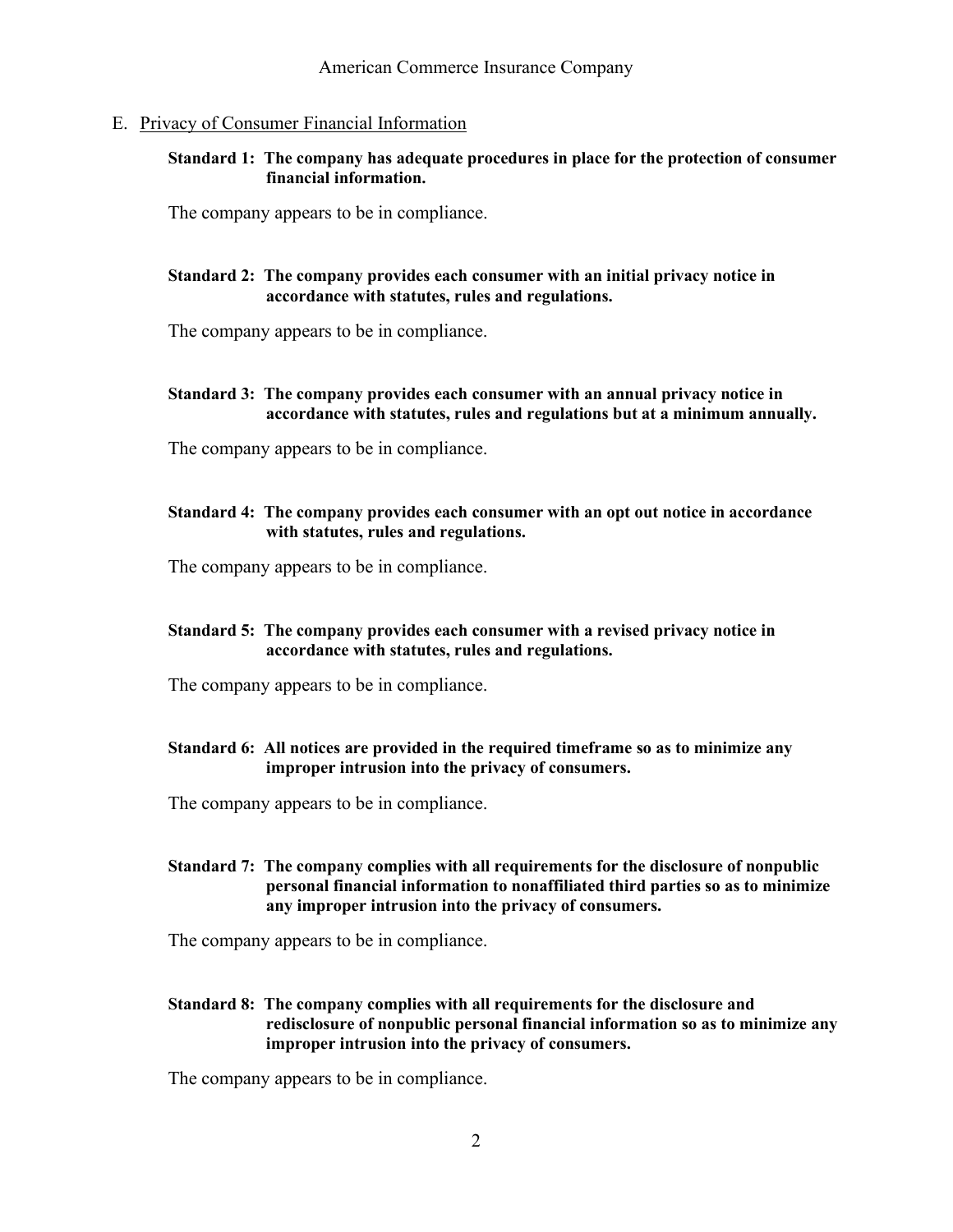### **Standard 9: The company has procedures for the sharing of consumer account numbers so as to minimize any improper intrusion into the privacy of consumers.**

The company appears to be in compliance.

#### II. ITEMS EXAMINED

#### A. Operations and Management

#### **Standard 1: The company has an up-to-date, valid internal or external audit program.**

The company appears to be in compliance.

### **Standard 2: The company has appropriate controls, safeguards and procedures for protecting the integrity of computer information.**

The company has appropriate controls and protocols in place with regard to the protection of the integrity of computer information. The MAPFRE (Parent Company) Information Security Program manuals dated December 2018 and August 2019 were provided to the examiners for review. The company has more than adequate controls in place to prevent data intrusions. Procedures are in place regarding the level of access to computer information by both employees and vendors.

#### **Standard 3: The company has an antifraud plan in place.**

A total of 110 cases were referred to S.I.U. during the examination period. There were not any that resulted in prosecutions or convictions. The company anti-fraud plan dated January 3, 2019 was reviewed regarding company standards and procedures regarding fraud related issues.

#### **Standard 4: The company has a valid disaster recovery plan.**

American Commerce Insurance Company adheres to the MAPFRE Business Continuation Plan (BLP).MAPFRE utilizes comprehensive ISO aligned standards. The plan is well over 1,000 pages that include specifics regarding all aspects of business recovery operations.

### **Standard 5: The company adequately monitors the activities of the managing general agents.**

The company does not have managing general agents.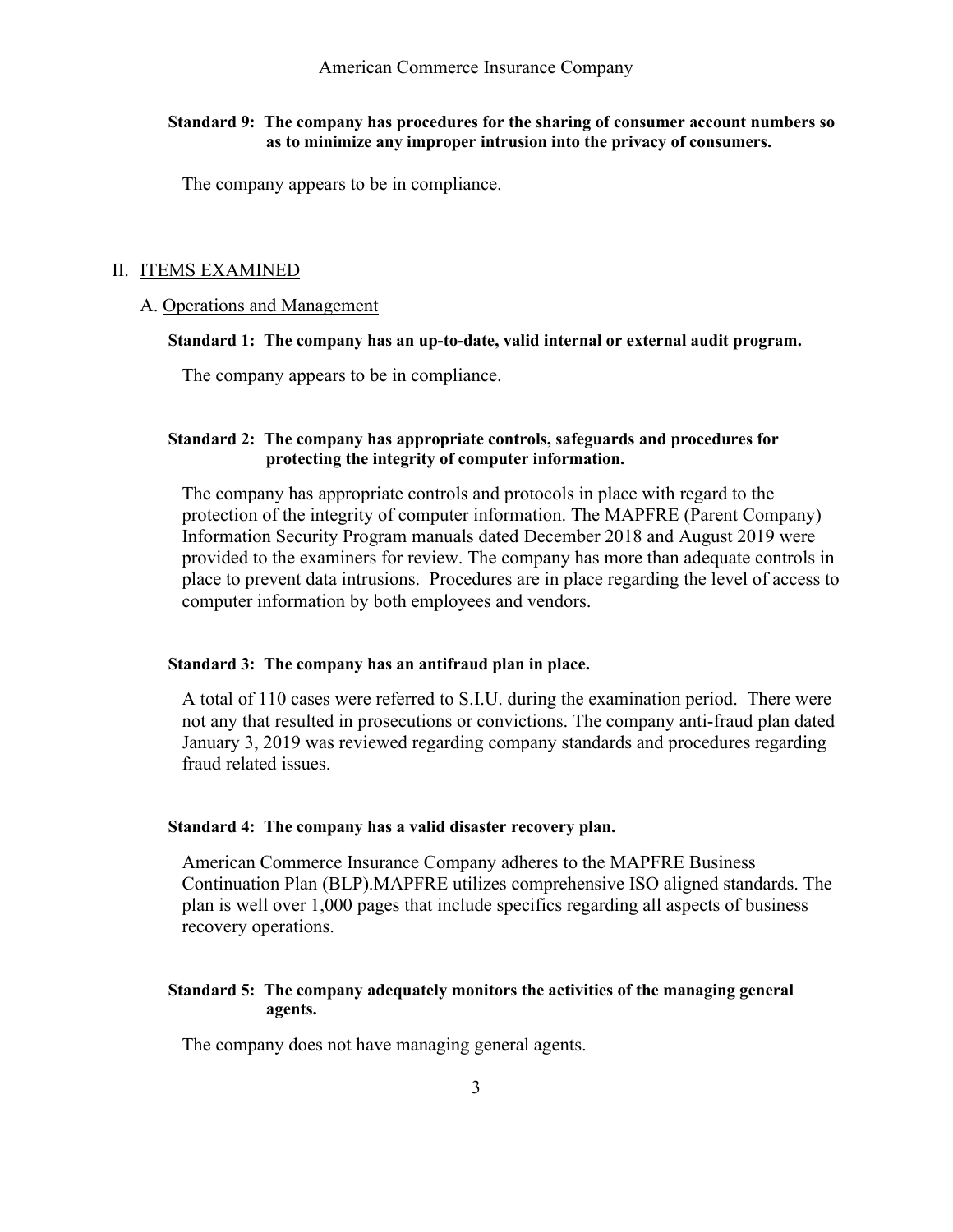### **Standard 6: The company's contracts with managing general agents comply with applicable statutes, rules and regulations.**

See above.

### **Standard 7: Records are adequate, accessible, consistent and orderly, and comply with State record retention requirements.**

The company appears to be in compliance.

### **Standard 8: The company is licensed for the lines of business that are being written.**

The company appears to be in compliance.

### **Standard 9: The company cooperates on a timely basis with examiners performing the examination.**

The company appears to be in compliance.

### B. Complaint Handling

### **Standard 1: All complaints are recorded in the required format on the company's complaint register.**

The examiners reviewed a total of twenty-six (26) complaints recorded with the DOI along with non-Department complaints filed against the company during the examination period. The company complaint log met with Connecticut Regulations with regard to format. No issues were noted.

### **Standard 2: The company has adequate complaint handling procedures in place and communicates such procedures to policyholders.**

The company appears to be in compliance.

### **Standard 3: The company takes adequate steps to finalize and dispose of the complaint in accordance with applicable statutes, rules and regulations, and contract language.**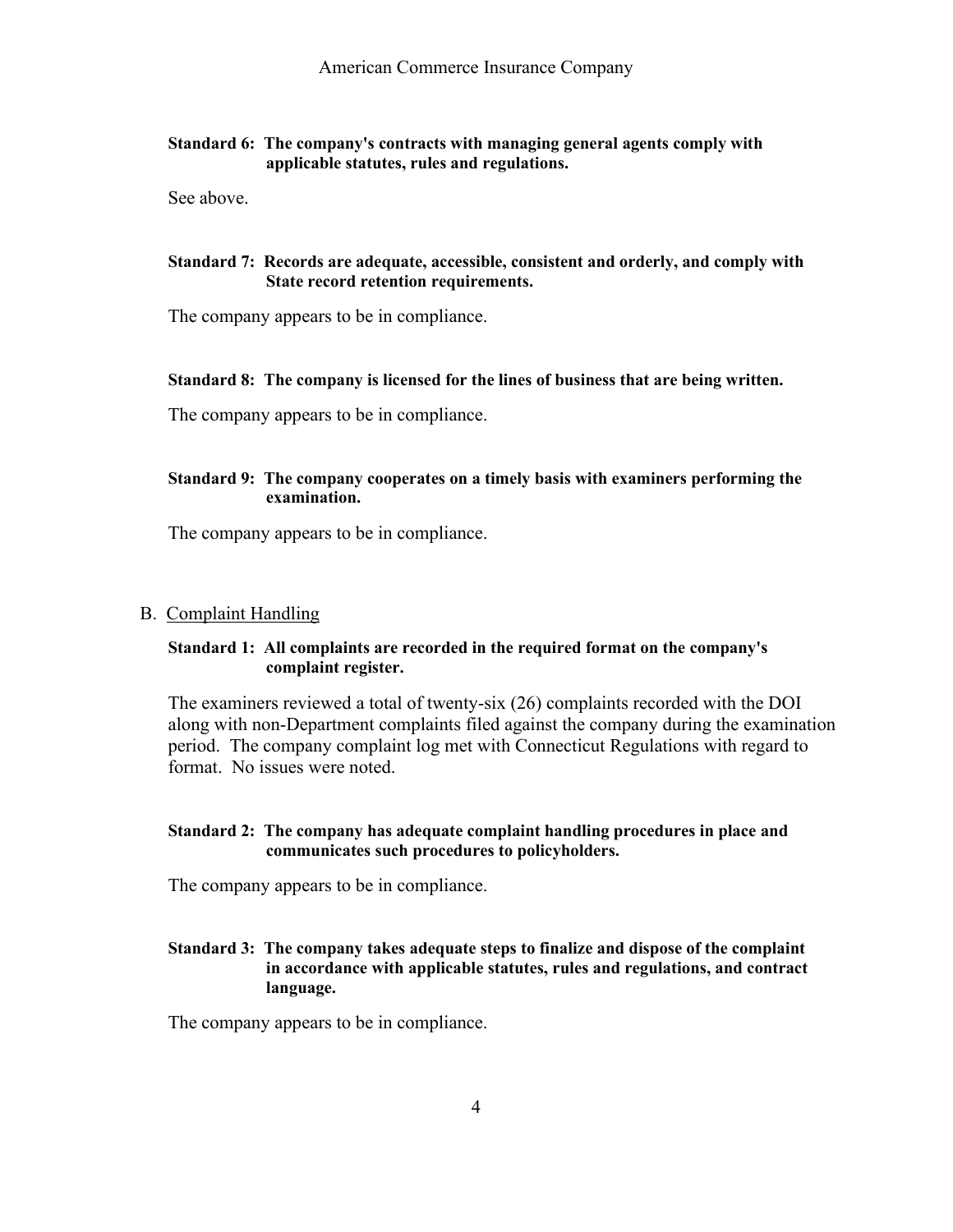### **Standard 4: The time frame within which the company responds is in accordance with applicable statutes, rules and regulations.**

The company appears to be in compliance.

#### C. Marketing and Sales

### **Standard 1: All advertising and sales materials are in compliance with applicable statutes, rules and regulations.**

The company appears to be in compliance.

### **Standard 2: The company's internal producer training materials are in compliance with applicable statutes, rules and regulations.**

The company appears to be in compliance.

### **Standard 3: The company's communications to producers are in compliance with applicable statutes, rules and regulations.**

The company appears to be in compliance.

### **Standard 4: The company's mass marketing of property and casualty insurance is in compliance with applicable statutes, rules and regulations.**

The company does not mass market insurance.

### D. Producer Licensing

### **Standard 1: The company's records of licensed and appointed producers agree with Insurance Department's records.**

The company appears to be in compliance.

## **Standard 2: The producers are properly licensed and appointed in the jurisdiction where the application was taken.**

 The company was not in compliance with Connecticut General Statute, Section 38a-702(m) regarding the appointment of producers.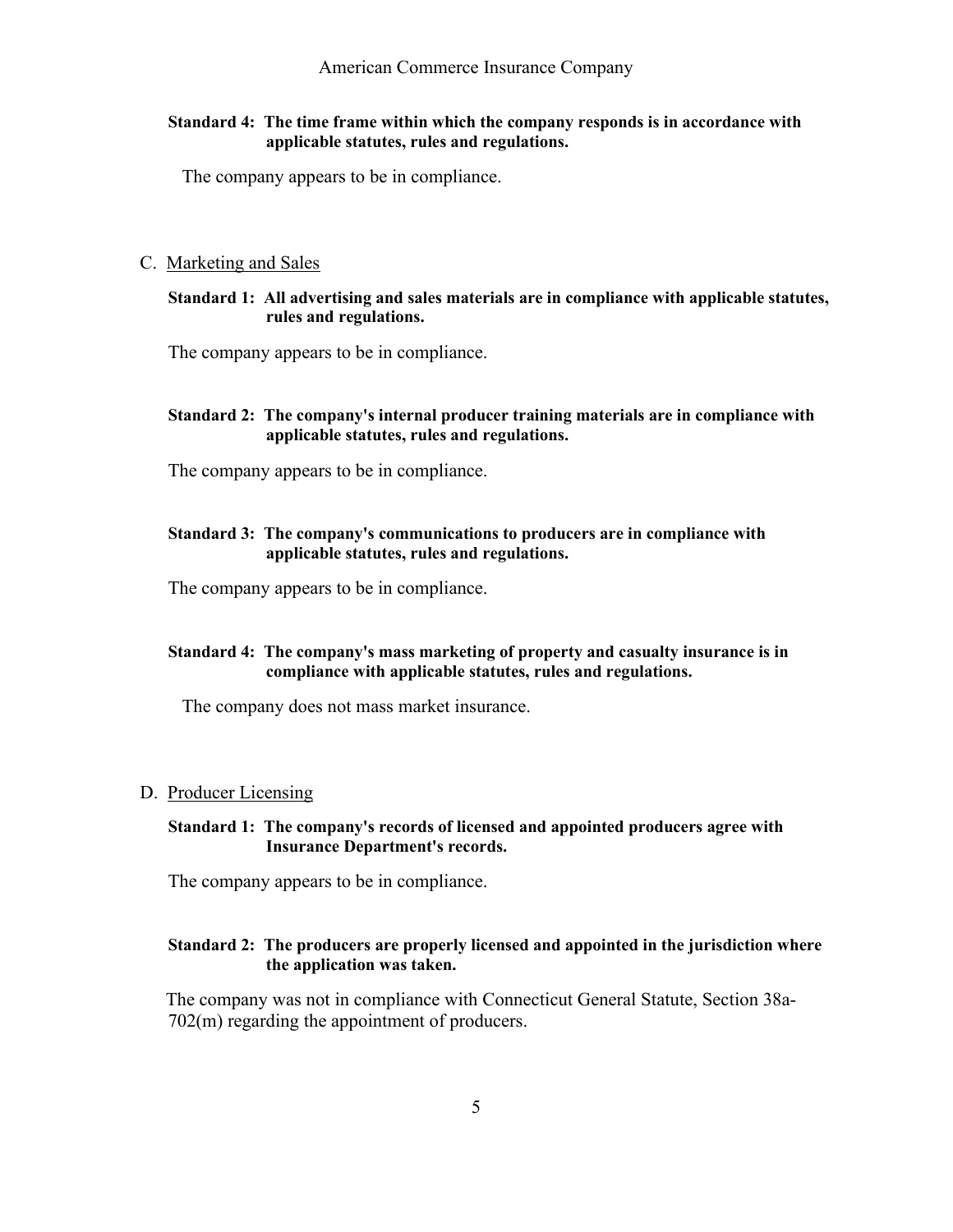### **Standard 3: Termination of producers complies with statutes regarding notification to the producer and notification to the State, if applicable.**

The company appears to be in compliance.

### **Standard 4: The company's policy of producer appointments and terminations does not result in unfair discrimination against policyholders.**

The company appears to be in compliance.

### **Standard 5: Records of terminated producers adequately document the reasons for termination.**

The company appears to be in compliance.

### E. Policyholder Service

**Standard 1: Premium notices and billing notices are sent out with an adequate amount of advance notice.**

The company appears to be in compliance.

### **Standard 2: Policy issuance and insured requested cancellations are timely.**

The company appears to be in compliance.

### **Standard 3: All correspondence directed to the company is answered in a timely and responsive manner by the appropriate department.**

The company appears to be in compliance.

#### F. Underwriting and Rating

### **Standard 1: The rates charged for the policy coverage are in accordance with filed rates or the company's rating plan.**

Private Passenger Automobile

During the manual rating of private passenger automobile policies, the examiner determined the following: The company base rates for towing coverage were not filed with the Department. It was also determined that the company computed the rating tier factors with four decimal places but was actually filed for two decimals. This resulted in two undercharges when manually re-rating polices.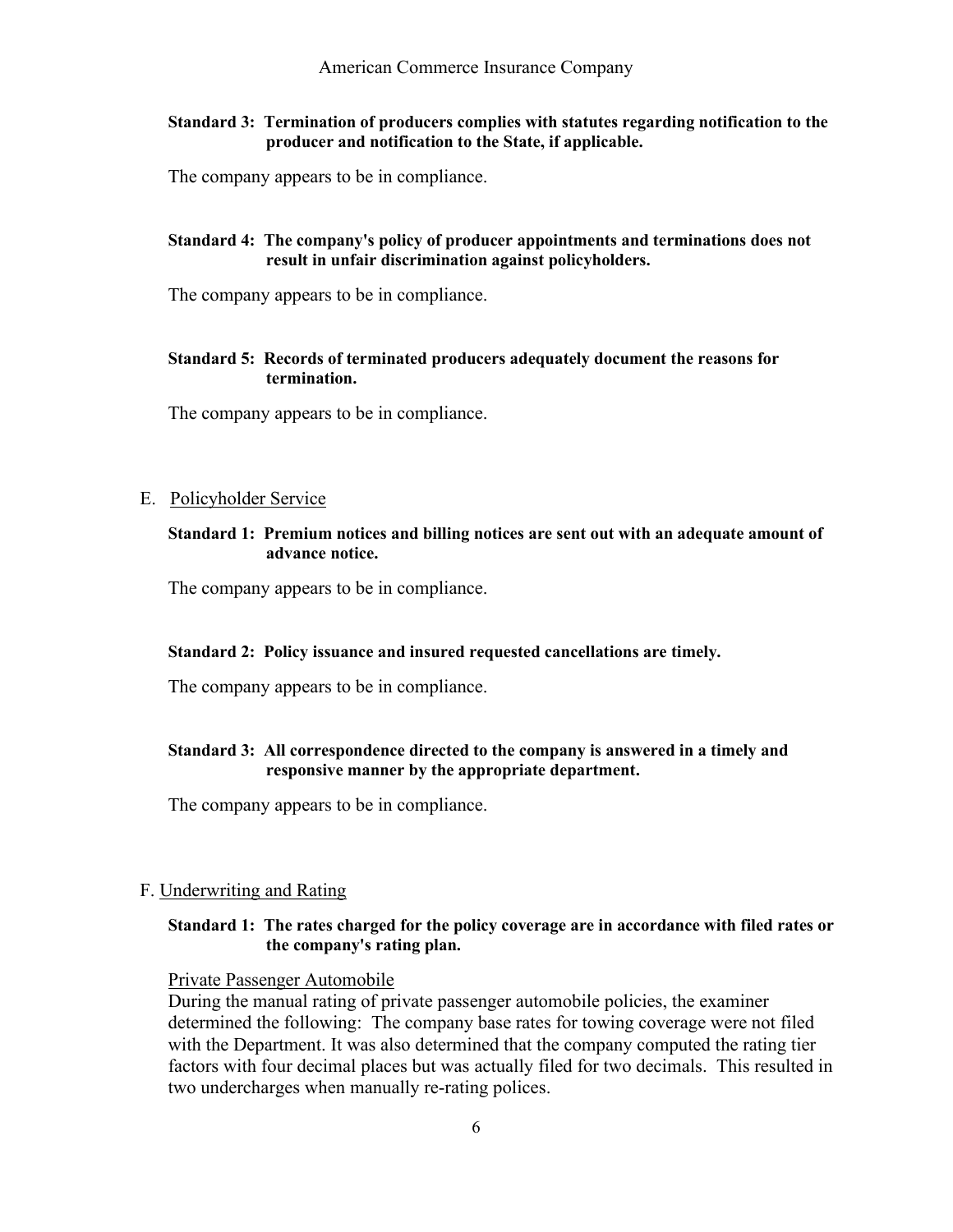**Standard 2: Disclosures to insureds concerning rates and coverages are accurate and timely.**

The company appears to be in compliance.

### **Standard 3: The company does not permit illegal rebating, commission cutting or inducements.**

The company appears to be in compliance.

#### **Standard 4: Credits and deviations are consistently applied on a non-discriminatory basis.**

The company appears to be in compliance.

### **Standard 5: Schedule rating or individual risk premium modification plans, where permitted, are based on objective criteria with usage supported by appropriate documentation.**

The examination did not include commercial risk rating.

### **Standard 6: The company's underwriting practices are not unfairly discriminatory. The company adheres to applicable statutes, rules, regulations and company's guidelines in the selection of risks.**

See Standard 15.

### **Standard 7: All forms and endorsements forming a part of the contract are listed on the declarations page and should be filed with the Department of Insurance.**

The company appears to be in compliance.

### **Standard 8: The producers are properly licensed and appointed in the jurisdiction where the application was taken.**

Private Passenger Automobile

The company was not in compliance in eleven (11) instances where the producer did not hold an appointment with the company when new the new business policy was written.

### Homeowners

The company was not in compliance in nine (9) instances where the producer did not hold an appointment with the company when the new business policy was written.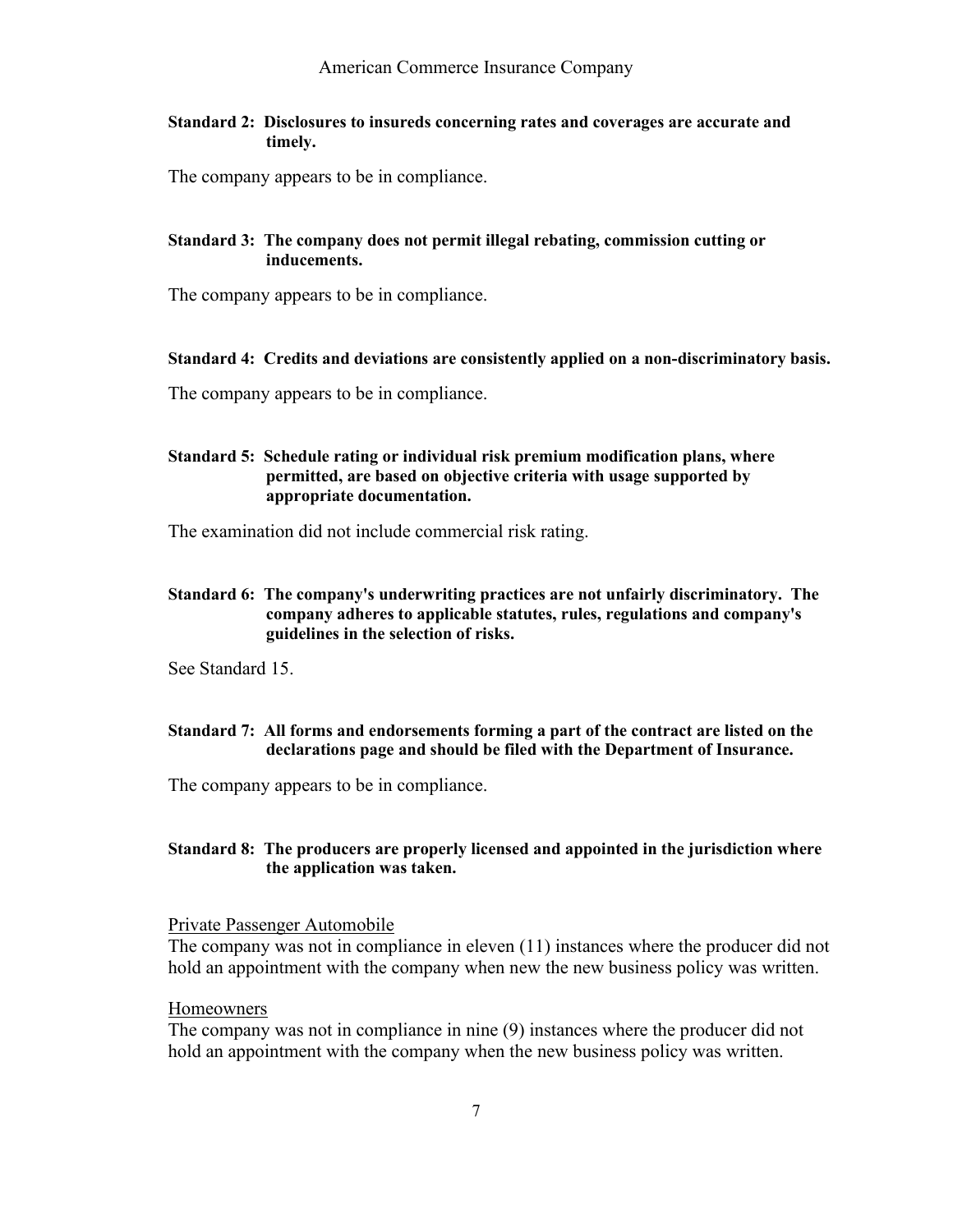**Standard 9: Underwriting, rating and classifications are based on adequate information developed at or near inception of the coverage rather than near expiration or following a claim.**

The company appears to be in compliance.

#### **Standard 10: File documentation adequately supports decisions made.**

The company appears to be in compliance.

### **Standard 11: Policies and endorsements are issued or renewed accurately, timely and completely.**

The company appears to be in compliance.

#### **Standard 12: Audits, when required, are conducted accurately and timely.**

Examination did not include commercial lines rating.

### **Standard 13: The company verifies that VIN number submitted with application is valid and that the correct symbol is utilized.**

The company appears to be in compliance.

### **Standard 14: The company does not engage in collusive or anti-competitive underwriting practices.**

The company appears to be in compliance.

#### **Standard 15: Rejections and declinations are not unfairly discriminatory.**

#### Declinations

The company was asked to provide the examiners with a listing of both private passenger automobile and homeowner declinations for the period of examination. The company advised that it will not be able to provide this information for review as it does not maintain any type of log or register to track declinations of applicants for insurance quotations or policy coverage.

The company stated that the agent has the primary responsibility for the declination of risks and there is no company procedure or process currently in place to capture declinations and rejections of applicants seeking insurance coverage with the company. The company was found to be in non-compliance with the retention of documentation necessary to determine that the company does not unfairly discriminate against applicants seeking private passenger automobile and homeowner's coverage.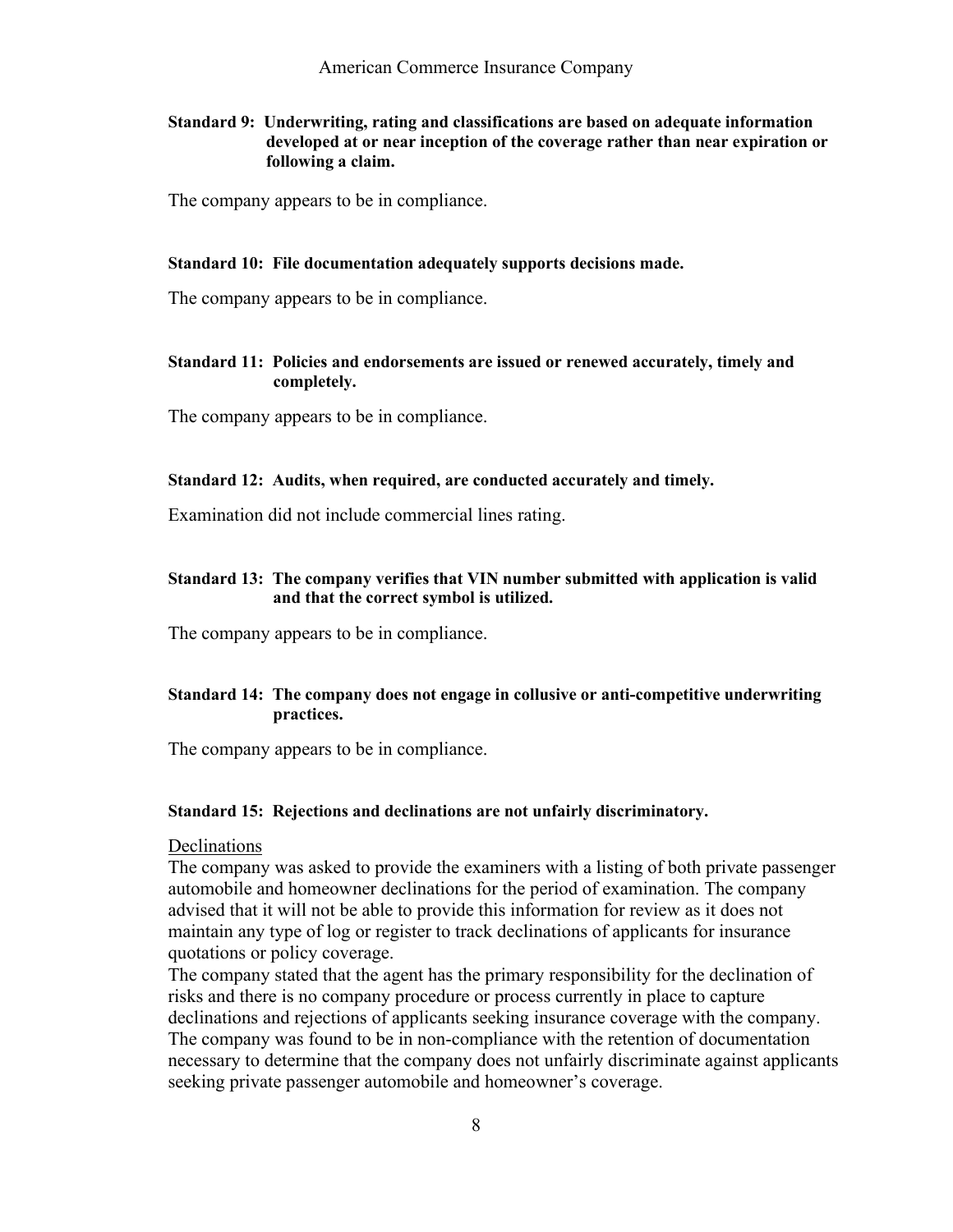### **Standard 16: Cancellation/non-renewal notices comply with policy provisions and State laws, and company's guidelines.**

#### Automobile Non-Renewals

During the review of automobile non-renewals, it was determined that the company failed to provide insureds a summary of their available rights in the event of adverse underwriting decisions which is in violation of Connecticut General Statute Section, 38a-985(2). In addition, there were also some instances in which insureds were not informed of the institutional source in violation of Connecticut General Statute, Section 38a-983(b).

There were also some instances where notice of non-renewal was nonspecific in violation of Connecticut General Statutes, Section 38a-323 and Bulletins PC-88 and there were some instances a risk still qualified for renewal based on company guidelines.

#### Homeowner Non-Renewals

During review of homeowner non-renewals, it was determined that five (5) nonrenewal notices were nonspecific in violation of Connecticut General Statutes, Section 38a-323 and Bulletin PC-88.

### **Standard 17: Cancellation/non-renewal notices comply with policy provisions and State laws, including the amount of advance notice provided to the insured and other parties to the contract.**

See above.

### **Standard 18: Unearned premiums are correctly calculated and returned to appropriate party in a timely manner, and in accordance with applicable statutes, rules and regulations.**

The company appears to be in compliance.

#### **Standard 19: Rescissions are not made for non-material misrepresentation.**

The company appears to be in compliance.

#### **Standard 20: All policies are correctly coded.**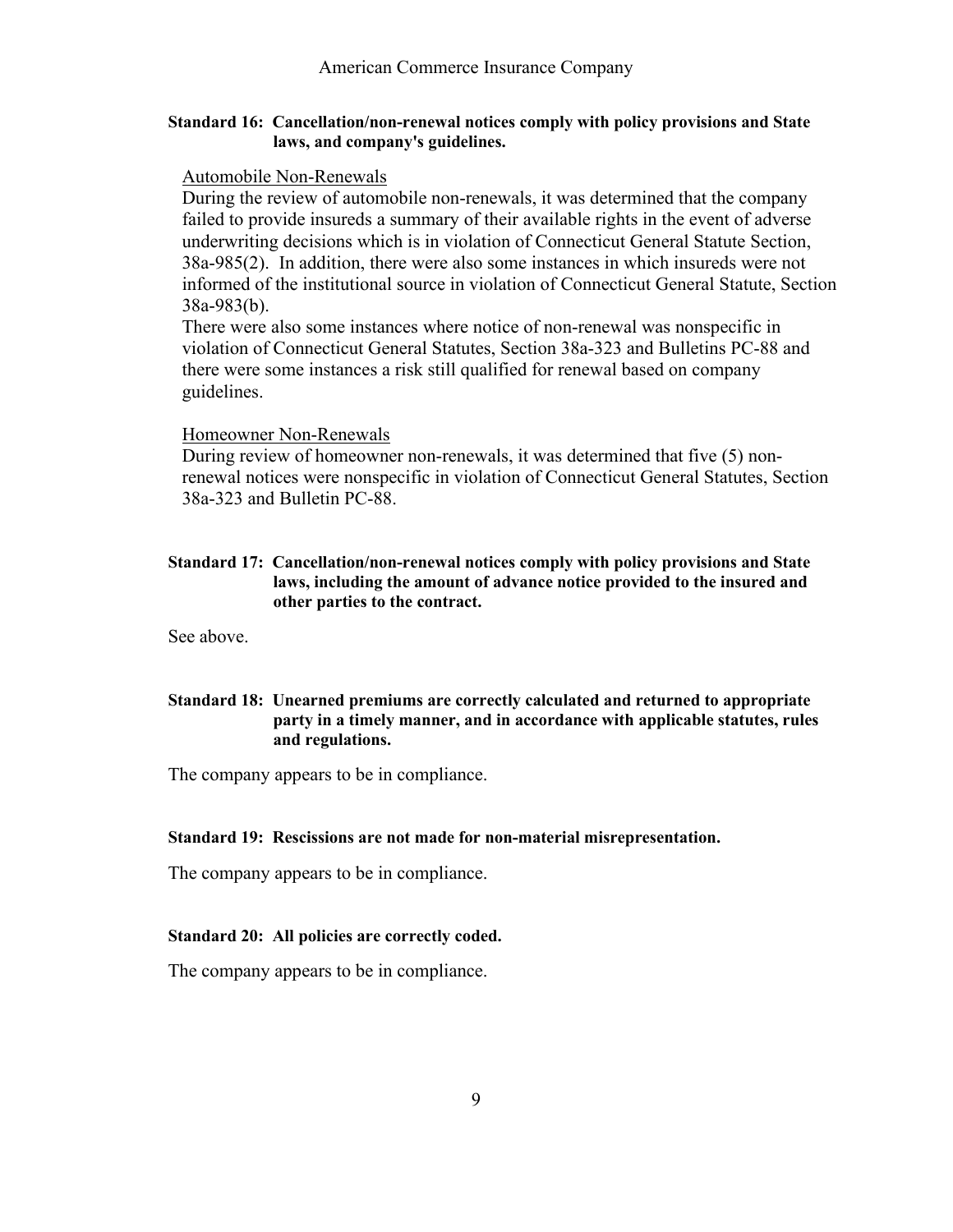### G. Claims

The company provided a listing of claims paid and denied during the period of examination. The claim files were reviewed to determine if they were handled in accordance with policy provisions, and applicable statutes and regulations.

### **Standard 1: The initial contact by the company with the claimant is within the required time frame.**

The company appears to be in compliance.

#### **Standard 2: Timely investigations are conducted.**

The company appears to be in compliance.

#### **Standard 3: Claims are resolved in a timely manner.**

The company appears to be in compliance.

#### **Standard 4: The company responds to claim correspondence in a timely manner.**

The company appears to be in compliance.

#### **Standard 5: Claim files are adequately documented.**

The company appears to be in compliance.

### **Standard 6: Claim files are handled in accordance with policy provisions and applicable statutes, rules and regulations.**

#### Private Passenger Automobile

In a sample of property damage liability claims, in six (6) instances, the file documentation did not support the condition of vehicle adjustments applied to the vehicles total loss evaluations and (1) file was determined to not have explanation of deductions taken in letter sent to claimant. A total of \$2,759 was returned to claimants with regard to the condition adjustments.

In a sample of comprehensive claims, two settlements did not have documentation that supported condition adjustments on total loss settlements and company returned \$1,254 to insureds.

In a sample of collision claims, four (4) total loss settlements did not have documentation that supported the condition adjustment. One collision loss should have been settled as a comprehensive loss. One claim applied an incorrect deductible. One claim had an overpayment and there were two claim handling errors.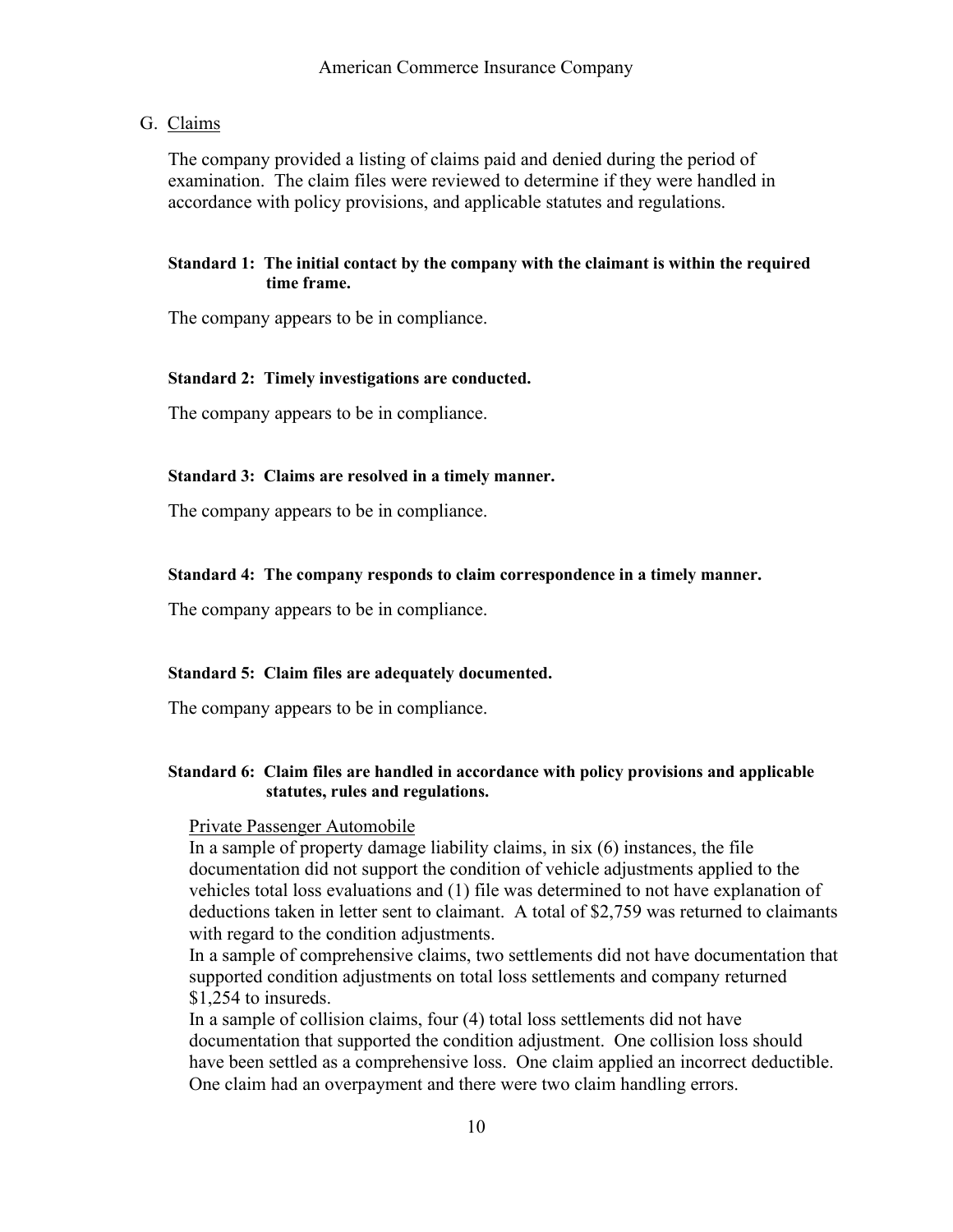American Commerce Insurance Company

In a sample of closed without payment claims, three total loss settlements did not have adequate documentation to support condition adjustments. A total of \$3,462 was returned to claimants. One letter sent to claimant was sent to the wrong address. In a sample of loan/lease endorsement claims, four total loss settlements applied condition adjustments not supported by documentation. A total of \$2,759 was returned to claimants. One claim settlement was determined to have a duplicate payment.

#### Homeowners

In a sample of homeowner closed without payment claims, there was one (1) instance in which a denial letter was never sent to claimant. There were three (3) instances in which the company failed to advise the claimant the claim was being closed due to lack of activity.

### **Standard 7: The company uses the reservation of rights and excess of loss letters when appropriate.**

The company appears to be in compliance.

### **Standard 8: Deductible reimbursement to insureds upon subrogation recovery is made in a timely and accurate manner.**

The company appears to be in compliance.

### **Standard 9: The company's claim forms are appropriate for the type of product.**

The company appears to be in compliance.

### **Standard 10: Claim files are reserved in accordance with the company's established procedures.**

The company appears to be in compliance.

### **Standard 11: Denied and closed without payment claims are handled in accordance with policy provisions and State law.**

The company appears to be in compliance.

### **Standard 12: Cancelled benefit checks and drafts reflect appropriate claim handling procedures.**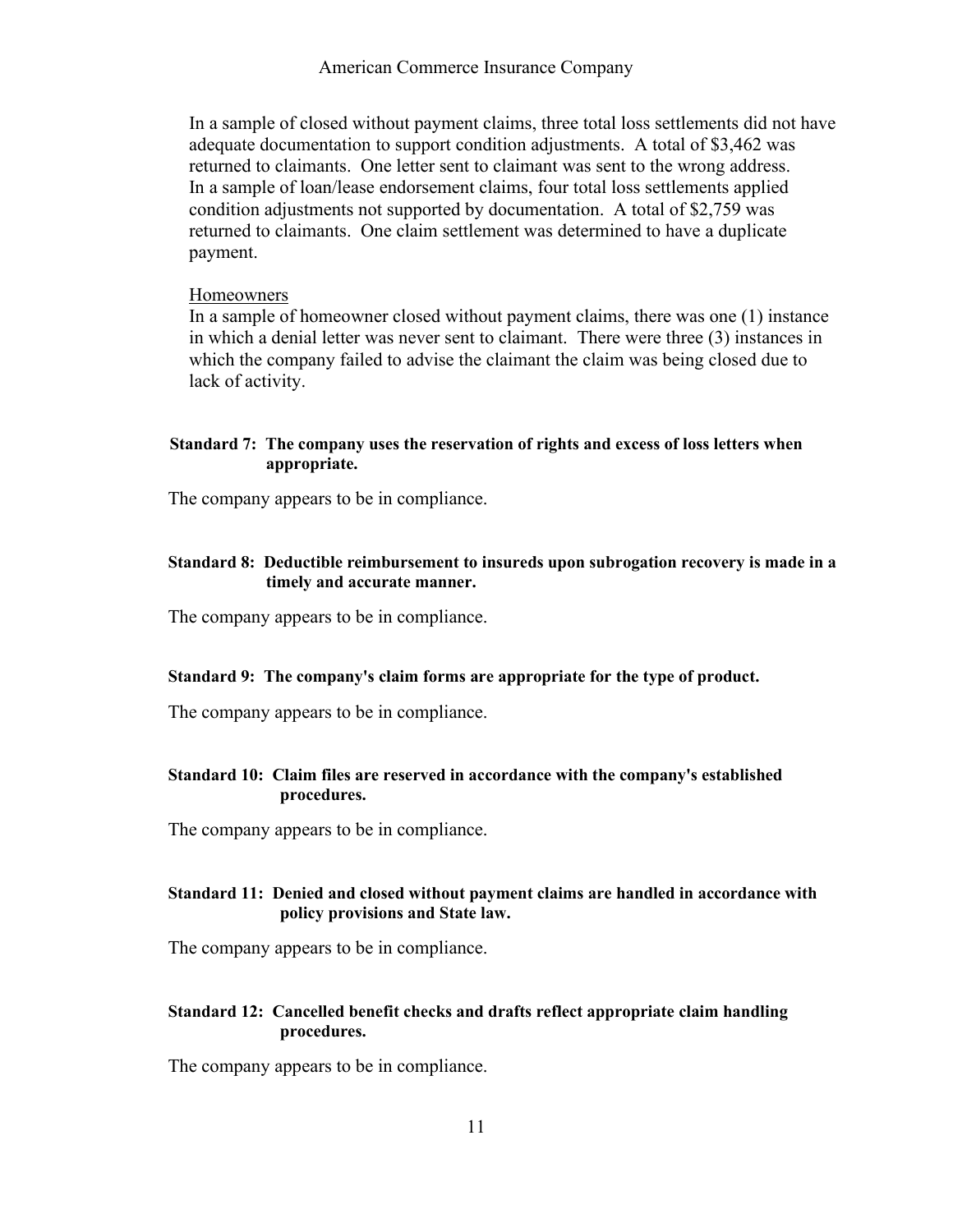**Standard 13: Claim handling practices do not compel claimants to institute litigation, in cases of clear liability and coverage, to recover amounts due under policies by offering substantially less than is due under the policy.**

The company appears to be in compliance.

### **Standard 14: The company uses licensed adjusters and (Connecticut) appraisers in the handling of casualty claims.**

In one (1) instance, the company utilized an adjuster who did not have required Connecticut adjusters' license at time of the claim.

### **Standard 15: Loss statistical coding is complete and accurate.**

The company appears to be in compliance.

### **Standard 16: Release by injured person voidable if obtained within fifteen days.** (Connecticut)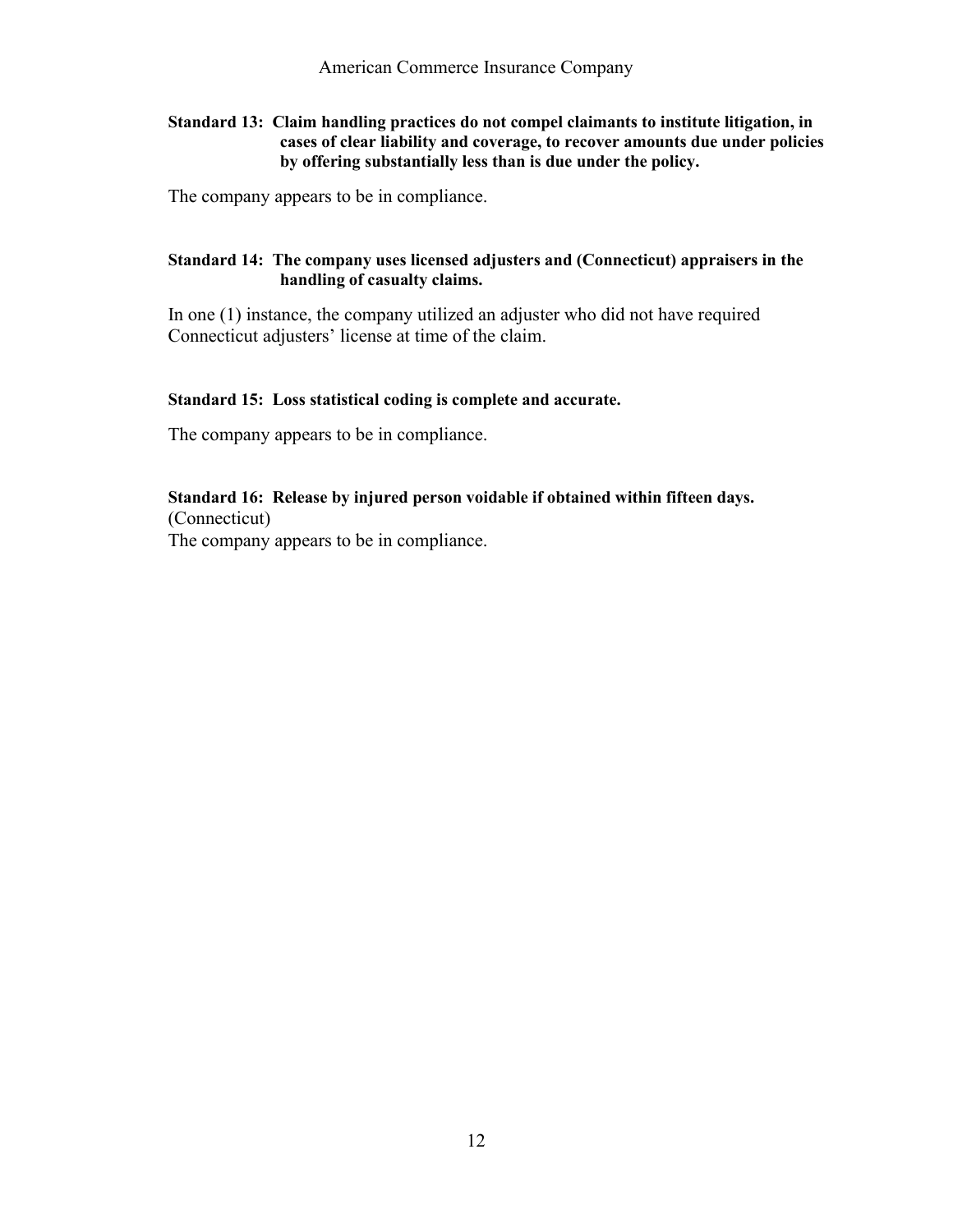## American Commerce Insurance Company

## III. SUMMARY OF RECOMMENDATIONS

 Report **Section** 

# II. D Producer Licensing: New Business

It is required that American Commerce Insurance Company comply with Connecticut General Statutes, Sections 702m regarding the appointment of producers.

# II. F. Underwriting and Rating: Automobile & Homeowner-Declinations

It is required that American Commerce Insurance Company comply with Connecticut General Statutes Section 38a-15 with regard to maintaining proper documentation with regard to homeowner and automobile declinations.

# II. F. Underwriting and Rating: Automobile Non-Renewals

 It is required that American Commerce Insurance Company comply with Connecticut General Statutes Section 38a-323, 38a-983(b) and 38a-985(2) of the Connecticut General Statutes and Bulletin PC-88 with regard to the non-renewal of automobile policies.

# II. F. Underwriting and Rating: Homeowner Non-Renewals

 It is required that American Commerce Insurance Company comply with Connecticut General Statutes Section 38a-323 with regard to the non-renewal of homeowner policies.

# II. F. Underwriting and Rating: Automobile-Rating

It is required that American Commerce Insurance Company comply with Connecticut General Statutes Section 38a-686 with regard to automobile rating.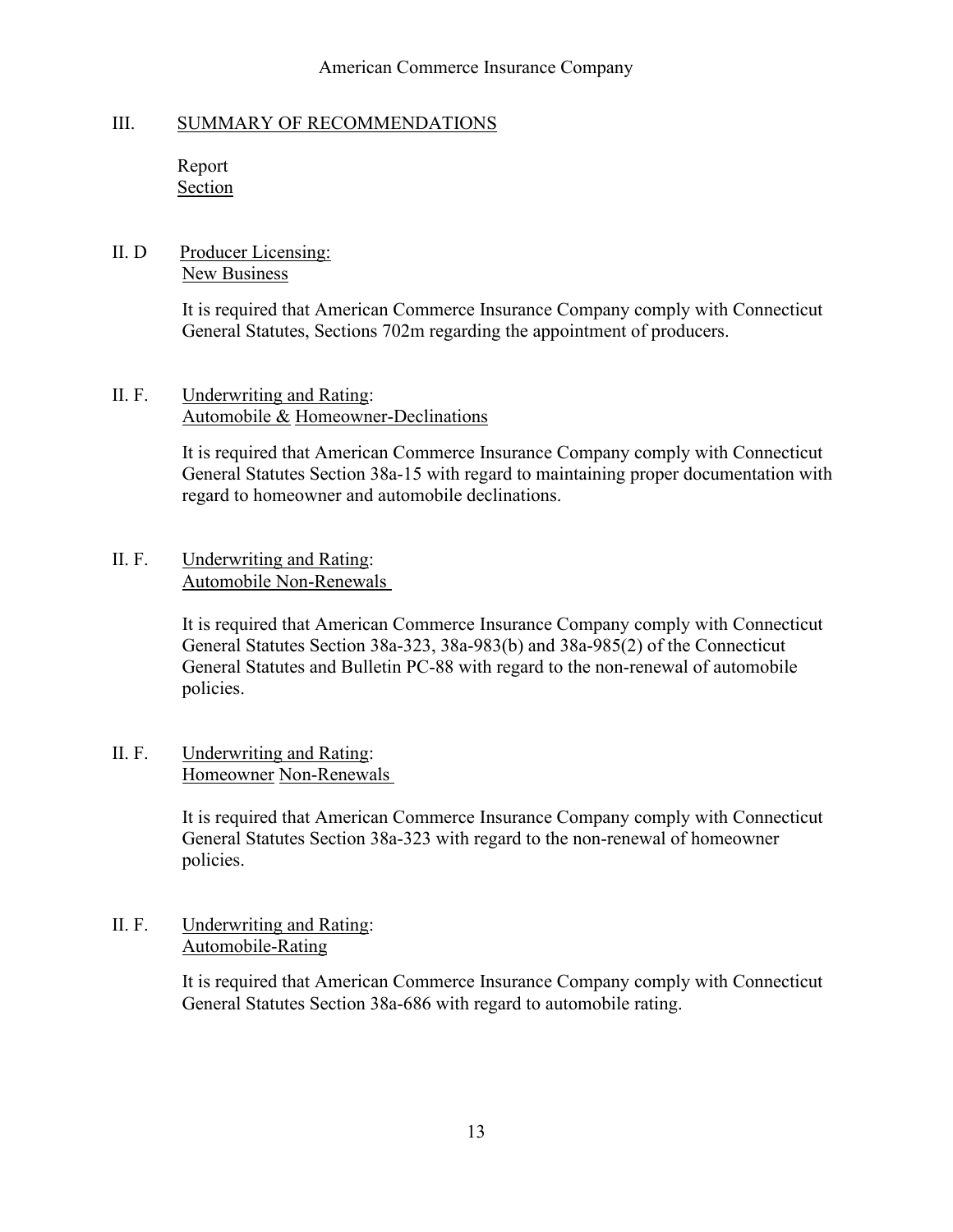# II. G. Claims:

Casualty Claims Adjusters

It is required that American Commerce Insurance Company comply with Connecticut General Statutes Section 38a-792 with regard to the licensing of casualty claims adjusters.

# II. G. Claims: Homeowner

It is required that American Commerce Insurance Company comply with Connecticut General Statutes, Section 38a-816, with regard to the settlement of homeowner claims.

# II. G. Claims: Automobile

It is required that American Commerce Insurance Company comply with Connecticut General Statutes, Section 38a-816, with regard to the settlement of automobile claims.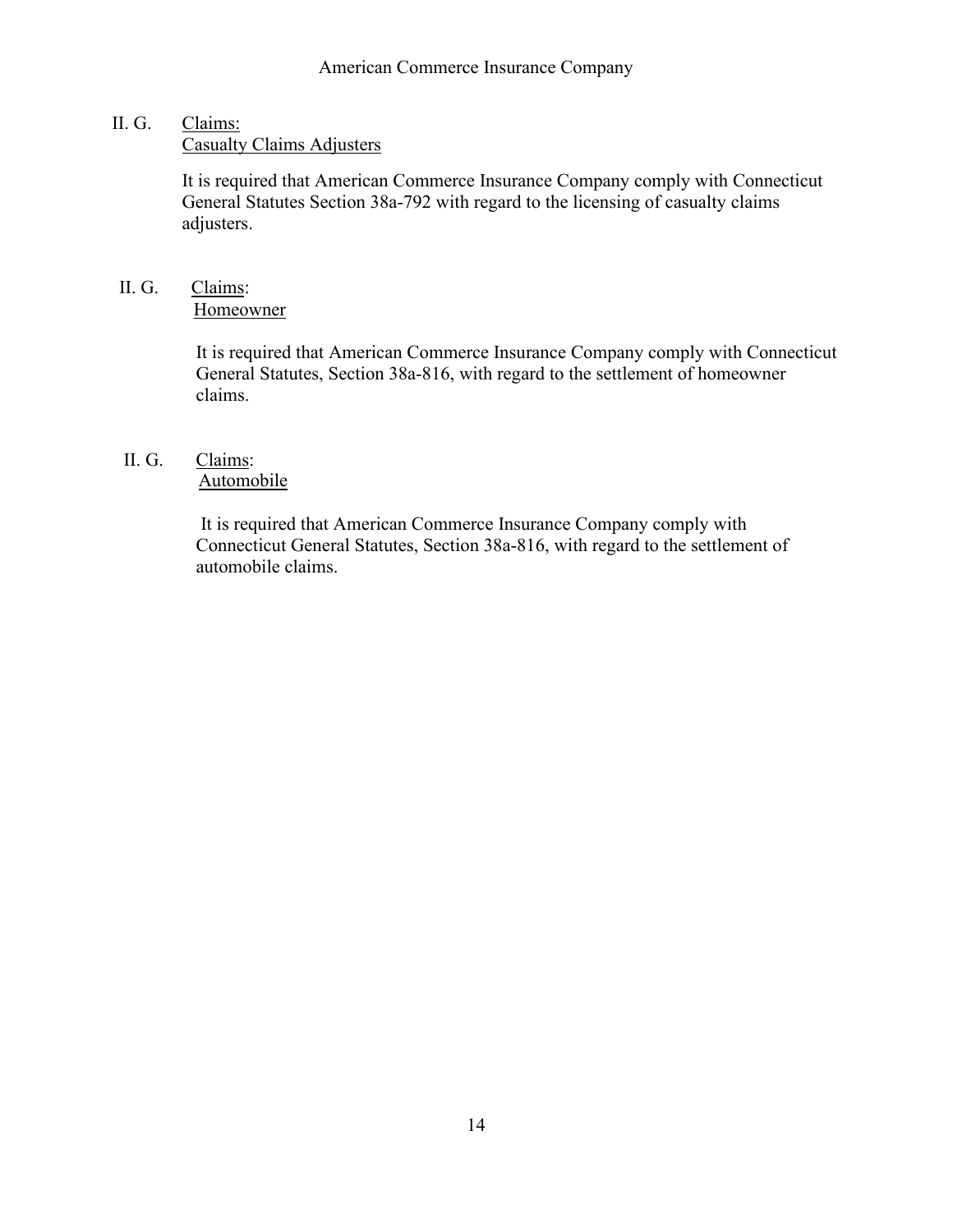# IV. ACKNOWLEDGMENT

The courtesy and cooperation of American Commerce Insurance Company during the course of this examination is acknowledged.

Mark J. Duffy, Nicholas Gill, La-Keya Daniels and James Stowe participated in the examination and preparation of this report.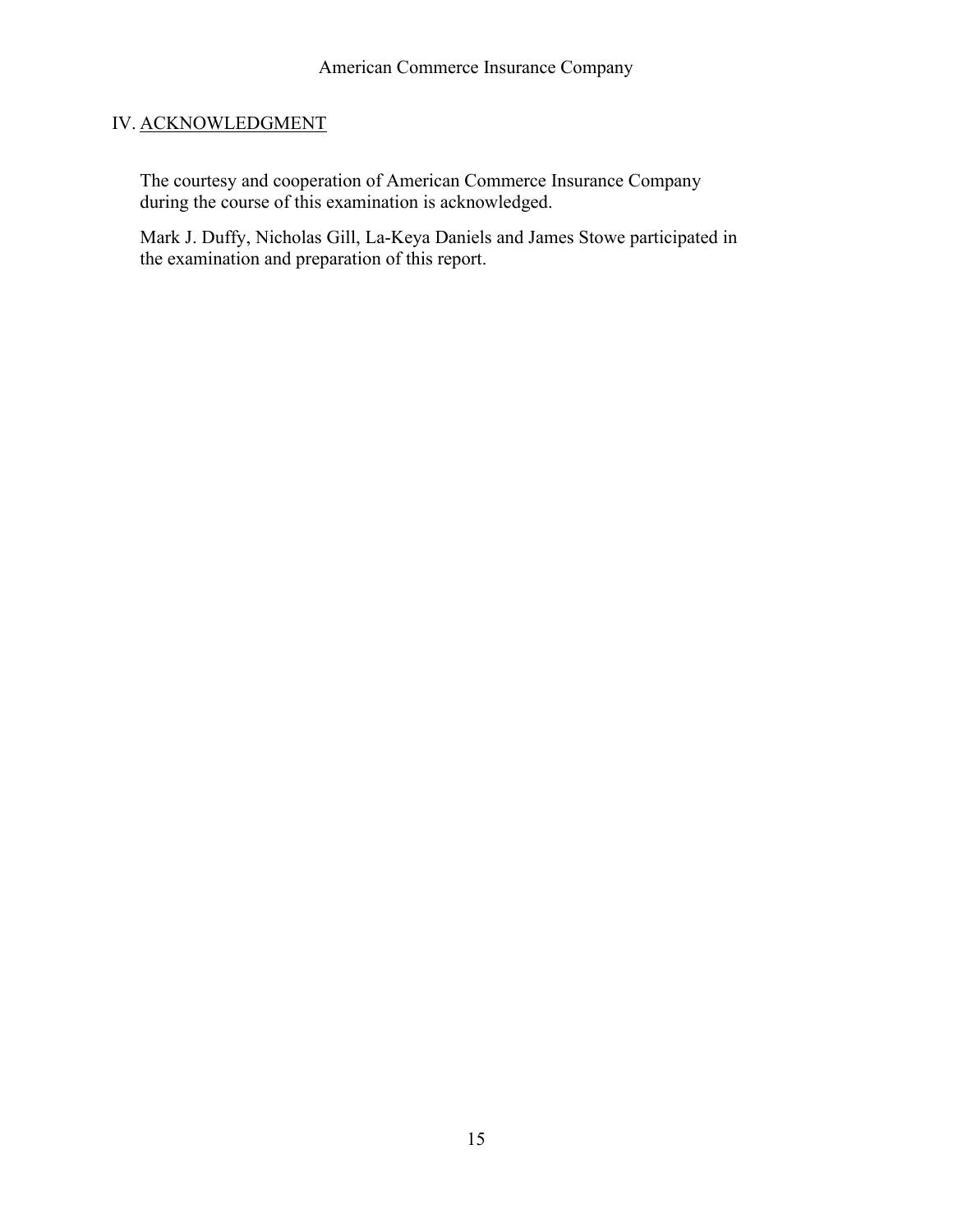

*INSURANCE DEPARTMENT* 

--------------------------------------------------------------------- **X**  IN THE MATTER OF: DOCKET MC 21-68 AMERICAN COMMERCE INSURANCE COMPANY

**---------------------------------------------------------------------x** 

BZ:ZIMATZ.LINDI<br>HONTLATZ.Z3

# STIPULATION AND CONSENT ORDER

It is hereby stipulated and agreed between American Commerce Insurance Company and the State of Connecticut Insurance Department by and through Andrew N. Mais, Insurance Commissioner, to wit:

I

WHEREAS, pursuant to a Market Conduct examination, the Commissioner alleges the following with respect to American Commerce Insurance Company:

- 1. American Commerce Insurance Company, hereinafter referred to as Respondent, is domiciled in the State of Ohio and is licensed to transact property and casualty insurance in the State of Connecticut. The NAIC company code number is 19941.
- 2. From February 5, 2021 through May 28, 2021, the Department conducted an examination of Respondent's market conduct practices in the State of Connecticut covering the period from January 1, 2019 through December 31, 2019.
- 3. During the period under examination, Respondent failed to follow established practices and procedures to ensure compliance with statutory requirements resulting in instances of:
	- a) unlicensed individuals adjusting casualty claims
	- b) improper rating of automobile policies
	- c) individuals acting as producers without the required appointment
	- d) failure to maintain proper controls with regard to the documentation of both automobile and homeowner declinations
	- e) improper non-renewal of automobile policies
	- f) improper settlement of automobile claims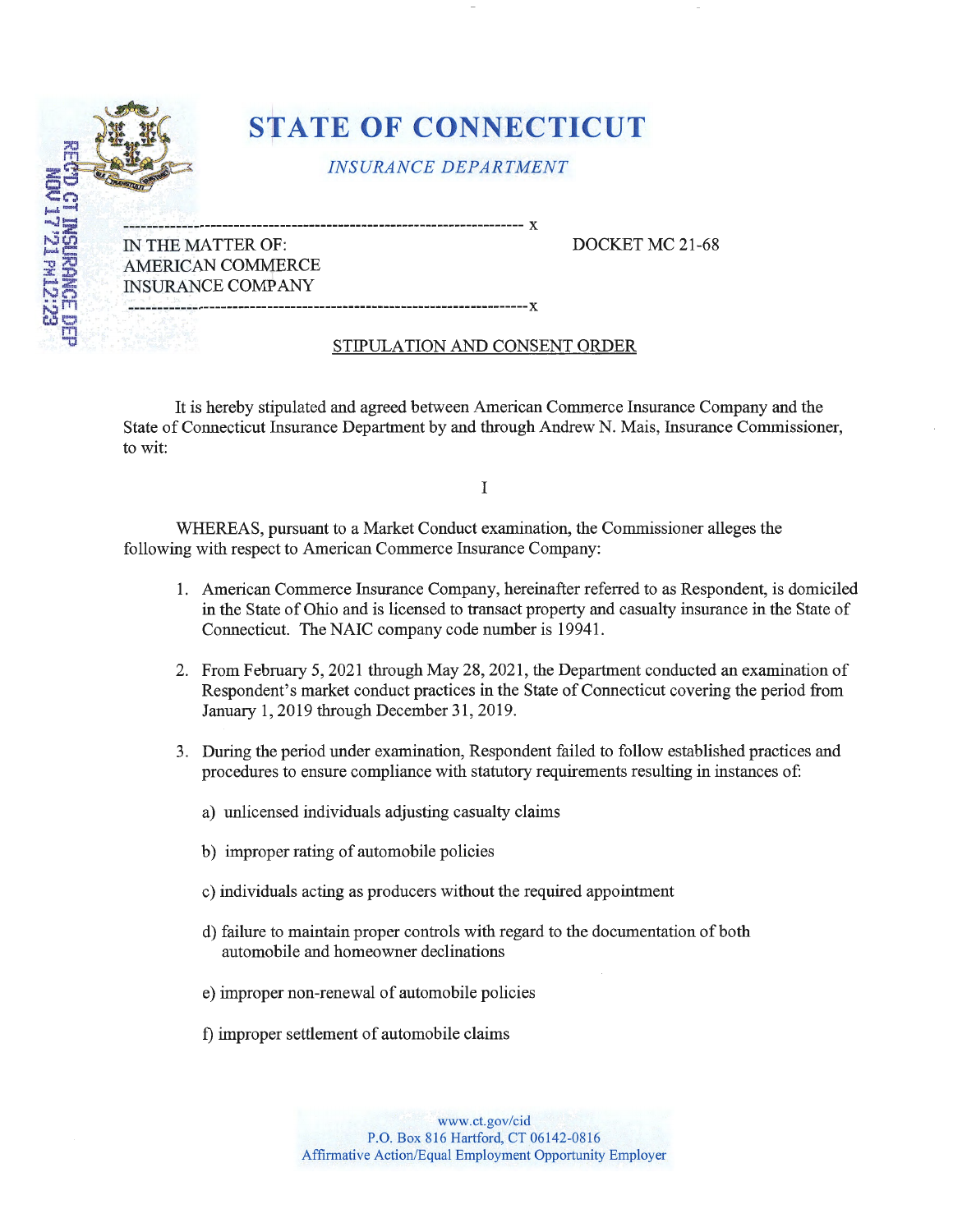4. The conduct described in paragraph three is in violation of Sections 38a-15, 38a-323, 38a-686, 38a-702m, 38a-790, 38a-792, 38a-816, 38a-983(b) and 38a-985(2) of the Connecticut General Statutes, and constitutes cause for the imposition of a fine or other administrative penalty uhder Sections 38a-2, 38a-41 and 38a-817 of the Connecticut General Statutes.

#### II

- 1. WHEREAS, Respondent admits the allegations in paragraphs three and four of Article I of this Stipulation and Consent Order; and
- 2. WHEREAS, Respondent agrees to undertake a complete review of its practices and procedures, with respect to those areas of concern, as described in the Market Conduct Report and this Stipulation, so that those areas of concern are compliant with Connecticut Statutes; and
- 3. WHEREAS, Respondent agrees to provide the Insurance Commissioner with a full report of findings and a summary of actions taken to comply with the requirements of paragraph two of this Section within ninety (90) days of the date of this document; and
- 4. WHEREAS, Respondent agrees to pay a fine in the amount of \$83,000 for the violations described herein; and
- 5. WHEREAS, Respondent, being desirous of terminating administrative action without the necessity of a formal hearing or further litigation, does consent to the making of this Consent Order and voluntarily waives:
	- a. any right to notice and a hearing; and
	- b. any requirements that the Insurance Commissioner's decision contain a statement of findings of fact and conclusions of law; and
	- c. any and all rights to object to or challenge before the Insurance Commissioner or in any judicial proceeding any aspect, provision or requirement of this Stipulation

NOW THEREFORE, upon the consent of the parties, it is hereby ordered and adjudged:

- 1. That the Insurance Department has jurisdiction of the subject matter of this administrative proceeding.
- 2. That American Commerce Insurance Company is ordered to pay a fine in the amount of Eighty-Three Thousand Dollars (\$83,000).

AMERICAN COMMERCE INSURANCE COMPANY By: (Representative of Insurance Company)